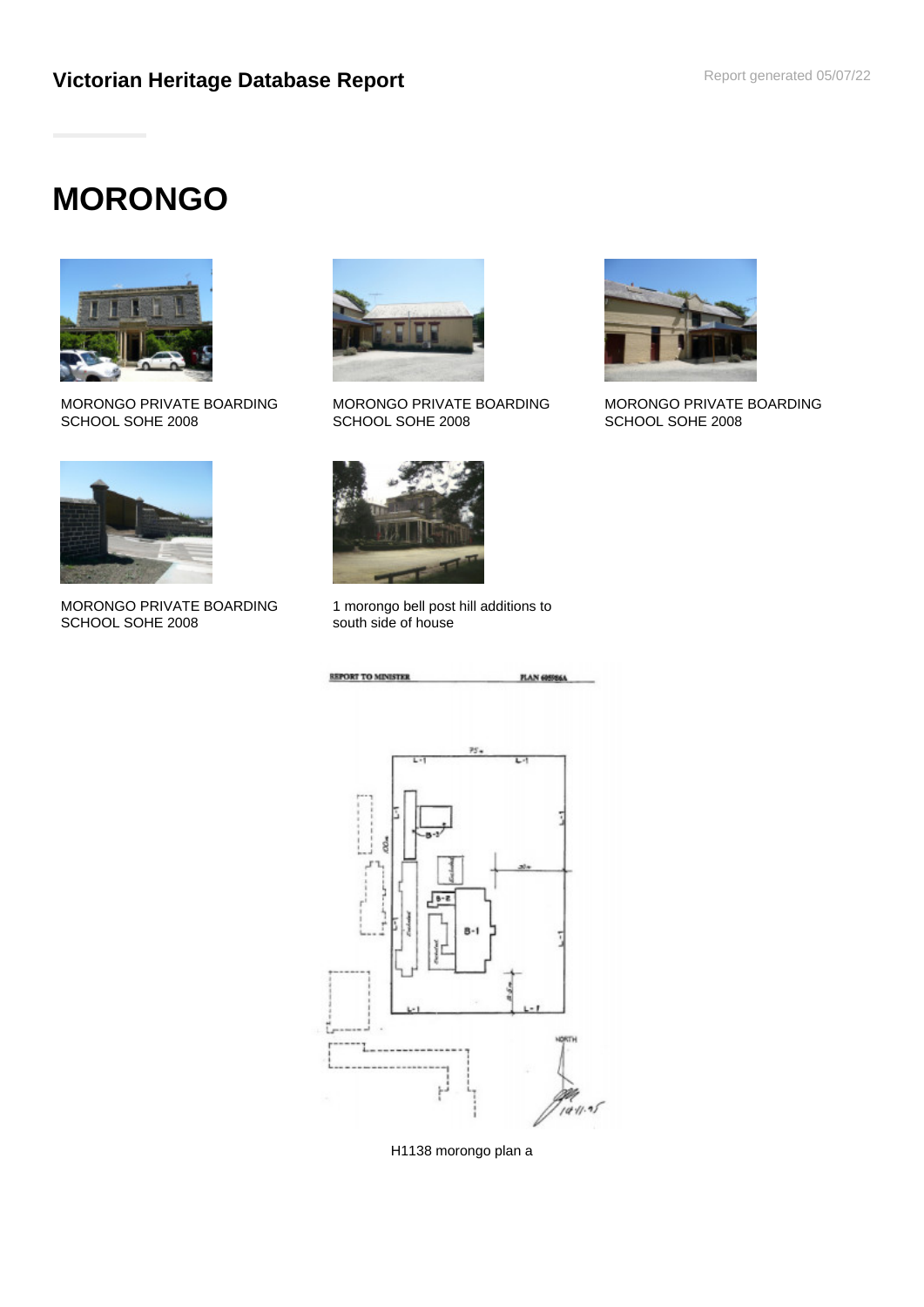

H1138 morongo plan b

## **Location**

205 BALLARAT ROAD and 5-61 ANAKIE ROAD BELL POST HILL, Greater Geelong City

## **Municipality**

GREATER GEELONG CITY

## **Level of significance**

Registered

# **Victorian Heritage Register (VHR) Number**

H1138

# **Heritage Overlay Numbers**

HO203

# **VHR Registration**

December 14, 1995

# **Heritage Listing**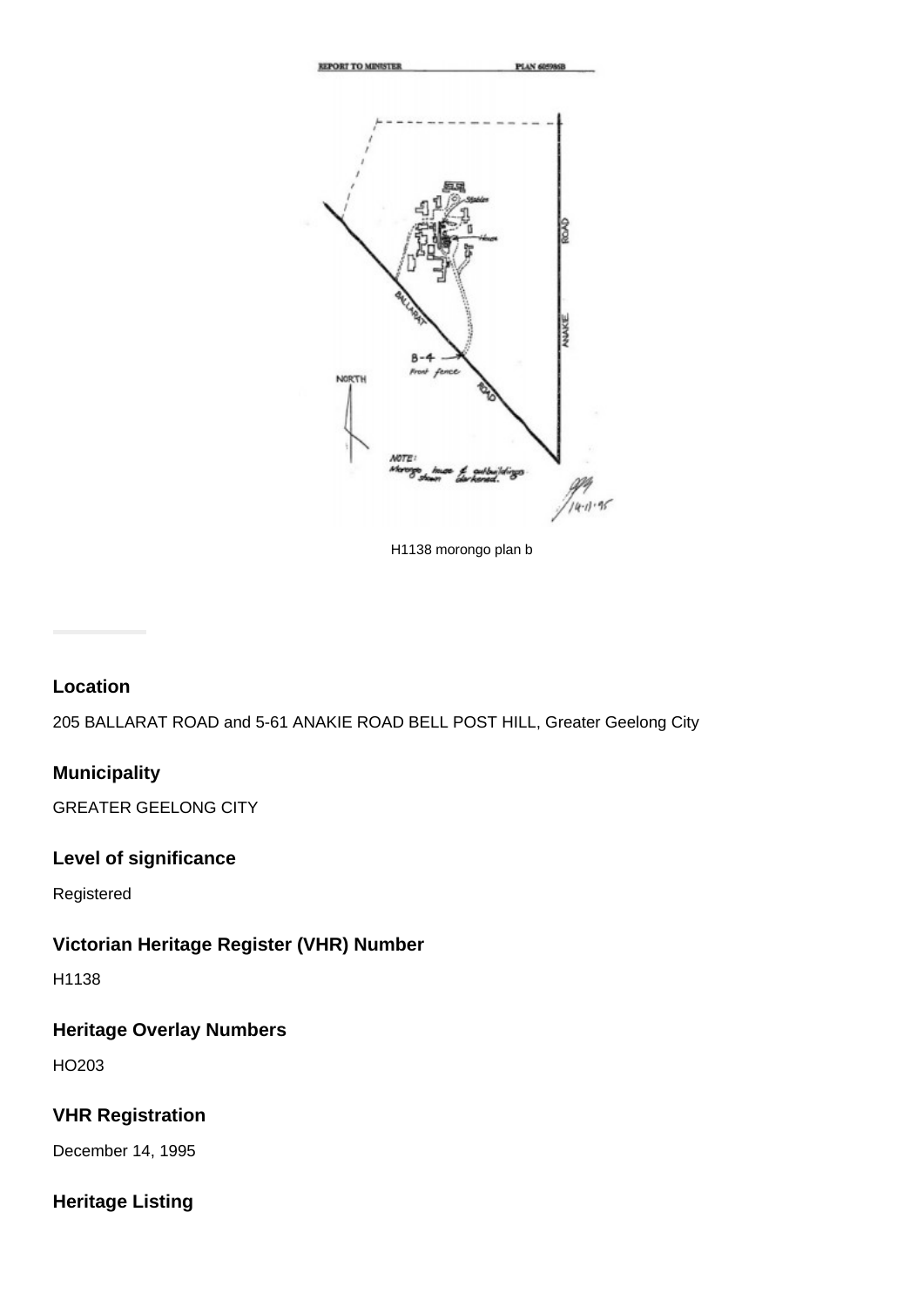# **Statement of Significance**

Last updated on - May 5, 1999

#### What is significant?

Morongo is a large two storeyed residence constructed of bluestone with Barrabool Sandstone dressings. It was designed by Geelong architect, Joseph Shaw for John Calvert, a gentleman, and built by Foyle & Co., contractors in 1859-60. Minor alterations to the interior were carried out in the 1920s, and from 1926 the original homestead buildings were altered and extended to incorporate them into an extensive girls' boarding school complex.

How is significant? Morongo is of architectural significance to Victoria

#### Wht is it significant?

Morongo, with its former laundry wing and stables, is architecturally significant as an example of a substantially constructed and finely detailed residential complex erected in the late 1850s. The main house is important as an unusually late and very strongly expressed example of the elegantly proportioned and minimally decorated manner usually associated with the Regency style of architecture. The very austerity of the architectural expression serves to emphasise the excellent craftsmanship of the masonry.

The main house also demonstrates outstanding craftsmanship in very clear, simple lines and excellently proportioned rock-faced bluestone and smooth faced ashlar sandstone dressings.

| Construction dates      | 1859.                                                                                                   |
|-------------------------|---------------------------------------------------------------------------------------------------------|
| Architect/Designer      | Shaw, Joseph L,                                                                                         |
| Heritage Act Categories | Registered place,                                                                                       |
| <b>Other Names</b>      | MORONGO, Morongo Girls College, Geelong Presbyterian Girls'<br>College, Kardinia International College, |
| <b>Hermes Number</b>    | 4813                                                                                                    |
| <b>Property Number</b>  |                                                                                                         |

## **History**

<span class="c1">Associated People: Owner JOHN CALVERT; Assoc.People JAMES FRANCIS GUTHRIE<br /> Owner GUTHRIE, J F;<br /></span>

#### **Plaque Citation**

Built in 1859-60 for John Calvert to a design by Joseph Shaw, this residence was used as a private girls' college from 1926. In 2007 this gateway and flanking walls were moved to widen the Midland Highway.

## **Extent of Registration**

AMENDMENT OF REGISTER OF HISTORIC BUILDINGS